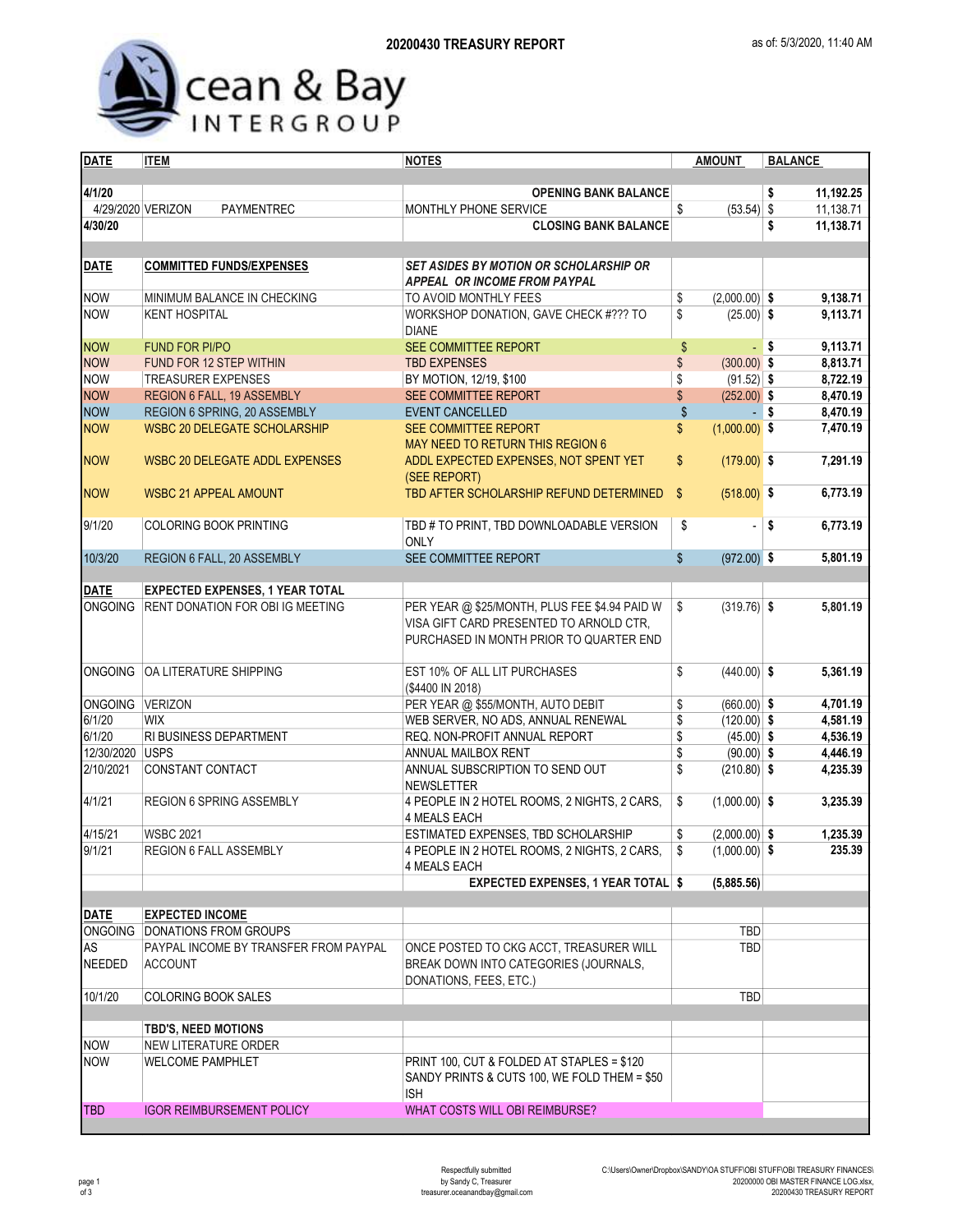

| DATE <b>ITEM</b>  |                                                                   | <b>NOTES</b>                                                                      | <b>AMOUNT</b>                  |                                              | <b>BALANCE</b>          |
|-------------------|-------------------------------------------------------------------|-----------------------------------------------------------------------------------|--------------------------------|----------------------------------------------|-------------------------|
| 1/1/19 PIPO       |                                                                   |                                                                                   |                                | <b>FUNDED BY MOTION 6/18 \$</b>              | 58.00                   |
|                   | 1/31/19 FUND FOR PI/PO                                            | last funded by motion, 1/19                                                       | \$<br>500.00                   |                                              | \$<br>558.00            |
|                   | 3/31/19 EXPENSE                                                   | TBD, CHECK W JAY                                                                  | \$<br>(48.76)                  |                                              | \$<br>509.24            |
|                   | 3/31/19 EXPENSE                                                   | TBD, CHECK W JAY                                                                  | \$<br>(122.38)                 |                                              | \$<br>386.86            |
|                   | 3/31/19 EXPENSE                                                   | TBD, CHECK W JAY                                                                  | \$<br>(2.06)                   |                                              | \$<br>384.80            |
|                   | 3/31/19 EXPENSE                                                   | TBD, CHECK W JAY                                                                  | \$                             |                                              | \$<br>316.00            |
|                   |                                                                   |                                                                                   | (68.80)                        |                                              |                         |
|                   | 6/5/2019 DEPOSIT                                                  | REGION 6 GRANT FOR PI/PO                                                          | \$<br>1,200.00                 |                                              | \$1,516.00              |
| 8/19/2019 O A INC |                                                                   | PI/PO LITERATURE ORDER                                                            | \$<br>(378.00)                 |                                              | \$1,138.00              |
|                   | 505-891-2664 NM<br>5198                                           |                                                                                   |                                |                                              |                         |
| 8/19/2019 O A INC |                                                                   | PI/PO LITERATURE ORDER                                                            | \$<br>(767.20)                 |                                              | \$<br>370.80            |
|                   | 505-891-2664 NM<br>5198                                           |                                                                                   |                                |                                              |                         |
|                   | 9/5/2019 DRI*PRINTING SERVI888-888-4211 CA                        | PI/PO PRINTING ORDER                                                              | \$<br>(113.98)                 |                                              | \$<br>256.82            |
|                   |                                                                   |                                                                                   |                                |                                              |                         |
|                   | 10/10/2019 JAY GALLIGAN                                           | TBD, CHECK W JAY                                                                  | \$<br>(67.36)                  |                                              | \$<br>189.46            |
|                   | (TOTAL FOR CK #2027 = 264.20)                                     |                                                                                   |                                |                                              |                         |
|                   | 10/10/2019 JAY GALLIGAN                                           | PI/PO REIMBURSE JAY FOR LABELS & ACRYLIC DISPLAYS                                 | \$<br>(196.84)                 |                                              | \$<br>(7.38)            |
|                   | (TOTAL FOR CK #2027 = 264.20)                                     |                                                                                   |                                |                                              |                         |
|                   | 11/20/2019 EXCHANGE FEE                                           | PI/PO EXPENSE                                                                     | \$<br>(2.00)                   |                                              | \$<br>(9.38)            |
|                   | 11/20/2019 APP QR CODE GENERABIELEFELD                            | PI/PO EXPENSE                                                                     | \$<br>(66.51)                  |                                              | \$<br>(75.89)           |
|                   |                                                                   |                                                                                   |                                |                                              |                         |
| 1/1/19 PIPO       |                                                                   | TOTAL EXPENSES, EXCL SCHOLARSHIP \$                                               | (1,833.89)                     | <b>REMAINING FUNDS \$</b>                    | (75.89)                 |
|                   |                                                                   |                                                                                   |                                | (NEED MOTION, AND OR 2020 R6                 |                         |
|                   |                                                                   |                                                                                   |                                | <b>SCHOLARSHIP)</b>                          |                         |
|                   |                                                                   |                                                                                   |                                |                                              |                         |
|                   | 1/1/19 REGION 6 FALL ASSEMBLY 2019                                |                                                                                   |                                | SET ASIDE \$                                 | 600.00                  |
|                   | <b>NY</b>                                                         | REGION 6 FALL ASSEMBLY EXPENSE                                                    | \$                             |                                              | \$<br>571.51            |
|                   | 9/23/2019 DENNY'S #9394 Albany                                    |                                                                                   | (28.49)                        |                                              |                         |
|                   | 9/23/2019 RED LION ALBANY<br>NY                                   | 9763 KARA/SANDY HOTEL ROOM, 2 NIGHTS                                              | \$<br>(225.72)                 |                                              | \$<br>345.79            |
|                   | 9/23/2019 WHOLEFDS ABN #10 1ALBANY                                | NY MEALS                                                                          | \$<br>(7.57)                   |                                              | \$<br>338.22            |
|                   | 9/23/2019 RED LION ALBANY<br><b>NY</b>                            | 5198 MEALS                                                                        | \$<br>(7.56)                   |                                              | \$<br>330.66            |
|                   | 9/23/2019 CHILI'S COLONIE COLONIE<br><b>NY</b>                    | MEALS                                                                             | \$<br>(44.02)                  |                                              | \$<br>286.64            |
|                   | 10/3/2019 SANDY CURRY                                             | R6 FALL ASSEMBLY REIMBURSE SANDY FOR MILEAGE,                                     | \$<br>(139.18)                 | $2026$ \$                                    | 147.46                  |
|                   |                                                                   | TOLLS                                                                             |                                |                                              |                         |
|                   |                                                                   |                                                                                   |                                |                                              |                         |
|                   | 10/10/2019 JAY GALLIGAN (TOTAL FOR CK #2027                       | R6 FALL ASSEMBLY REIMBURSE JAY FOR LUNCH TICKET                                   | \$<br>(319.76)                 | 2027                                         | \$<br>(172.30)          |
|                   | $= 264.20$                                                        |                                                                                   |                                |                                              |                         |
|                   | 10/16/2019 CHUCK FARMER                                           | R6 FALL ASSEMBLY REIMBURSE CHUCK FOR JAY HOTEL                                    | \$<br>(56.43)                  | $2025$ \$                                    | (228.73)                |
|                   |                                                                   | ROOM, 1 NIGHT                                                                     |                                |                                              |                         |
|                   | 5/3/20 REGION 6                                                   | REIMBURSE OBI FOR KARA SAT NIGHT HOTEL, PARTIAL                                   | \$<br>90.43                    |                                              | \$(138.30)              |
|                   |                                                                   | MILEAGE                                                                           |                                |                                              |                         |
|                   |                                                                   |                                                                                   |                                |                                              |                         |
|                   | 12/30/20 DIANE COSTA                                              | REIMBURSE MILEAGE, HOTEL 1 NIGHT                                                  | \$<br>(252.00)                 | tbd, need Diane's Expense Report \$ (390.30) |                         |
|                   |                                                                   |                                                                                   |                                |                                              |                         |
|                   | 2/10/21 REGION 6 FALL ASSEMBLY 2019                               | <b>TOTAL EXPENSES &amp; REIMBURSEMENTS \$</b>                                     | (990.30)                       | REMAINING FUNDS \$ (390.30)                  |                         |
|                   |                                                                   |                                                                                   |                                | (NEED MOTION)                                |                         |
|                   |                                                                   |                                                                                   |                                |                                              |                         |
|                   |                                                                   |                                                                                   |                                |                                              |                         |
|                   | 10/3/20 REGION 6 FALL ASSEMBLY 2020                               |                                                                                   |                                | SET ASIDE \$                                 |                         |
|                   | 8/1/20 REGION 6                                                   | ASK REGION 6 FOR A SCHOLARSHIP TO DEFRAY TRAVEL                                   |                                |                                              | \$                      |
|                   |                                                                   | <b>EXPENSES?</b>                                                                  |                                |                                              |                         |
| 10/3/20 HOTEL     |                                                                   | HOTEL ROOM # 1, 2 NIGHTS                                                          | \$<br>(226.00)                 |                                              | \$ (226.00)             |
| 10/3/20 HOTEL     |                                                                   | HOTEL ROOM # 2, 2 NIGHTS                                                          | \$<br>(226.00)                 |                                              | \$ (452.00)             |
|                   | 10/3/20 DRIVER #1                                                 | MILEAGE, TOLLS CAR #1                                                             | \$<br>(140.00)                 |                                              | \$ (592.00)             |
|                   | 10/3/20 DRIVER #2                                                 | MILEAGE, TOLLS CAR #2                                                             | \$<br>(140.00)                 |                                              | \$ (732.00)             |
|                   | 10/3/20 REGION 6                                                  |                                                                                   |                                |                                              |                         |
|                   |                                                                   | LUNCH SATURDAY AT HOTEL, 4 PEOPLE                                                 | \$<br>(40.00)                  |                                              | \$ (772.00)             |
|                   | 10/3/20 VARIOUS                                                   | FRI DINNER \$25, SAT BFAST \$10, SAT DINNER \$25, SUN                             | \$<br>(300.00)                 |                                              | \$(1,072.00)            |
|                   |                                                                   | BFAST \$15, 4 PEOPLE                                                              |                                |                                              |                         |
|                   | 10/3/20 REGION 6                                                  | SOME OF KARA'S EXPENSES REIMBURSED BY R6                                          | \$<br>100.00                   |                                              |                         |
|                   | REGION 6 FALL ASSEMBLY 2020                                       | TOTAL EXPENSES, \$                                                                | (972.00)                       | <b>REMAINING \$</b>                          |                         |
|                   |                                                                   | <b>EXCL SCHOLARSHIP</b>                                                           |                                |                                              |                         |
|                   |                                                                   |                                                                                   |                                |                                              |                         |
|                   | 1/1/19 WSBC 2020                                                  |                                                                                   |                                | <b>BALANCE \$</b>                            | 367.35                  |
|                   |                                                                   |                                                                                   |                                |                                              | \$ (972.00)<br>(972.00) |
|                   |                                                                   |                                                                                   |                                | <b>FROM LAST YEAR'S APPEAL</b>               |                         |
|                   |                                                                   | 1/1/2020 WSBC SCHOLARSHIP FROM REGION AWARD CONFIRMED BY EMAIL FROM R6, 10/24/19, | \$                             | 1,000.00 RECEIVED                            | \$1,367.35              |
|                   | 6                                                                 | EXPENSE REPORT DUE 5/2/20 TO REGION 6 AFTER WSBC                                  |                                |                                              |                         |
|                   |                                                                   |                                                                                   |                                |                                              |                         |
| 1/13/2020 O A INC | 505-891-2664 NM                                                   | <b>SWSBC 20 REG FEE</b>                                                           | \$<br>(149.00) SPENT           |                                              | \$1,218.35              |
|                   |                                                                   |                                                                                   |                                |                                              |                         |
|                   |                                                                   | 1/14/2020 NATIONWIDE87797090877-970-9059 RI WSBC 20 EXPENSE: FLIGHT INSURANCE     | \$                             | (72.24) SPENT, NOT REFUNDABLE                | \$1,146.11              |
|                   | 1/14/2020 SOUTHWEST 526215800-435-9792 TX WSBC 20 EXPENSE: FLIGHT |                                                                                   | \$                             | (137.00) SPENT, NOT REFUNDABLE               | \$1,009.11              |
|                   | 1/14/2020 SOUTHWEST 526215800-435-9792 TX WSBC 20 EXPENSE: FLIGHT |                                                                                   | \$                             | (450.96) SPENT, NOT REFUNDABLE               | \$558.15                |
|                   | 3/31/2020 WSBC 2020 APPEAL LETTER                                 | RECEIVED SO FAR                                                                   | \$                             | 518.00 RECEIVED                              | \$1,076.15              |
| 3/16/2020 O A INC |                                                                   | REFUNDED WSBC REG FEE DUE TO CANCELATION                                          | \$                             | 129.00 RECEIVED                              | \$1,205.15              |
| 4/1/2020 HOTEL    |                                                                   | EVENT CANCELLED                                                                   | \$<br>$\overline{\phantom{a}}$ |                                              | \$1,205.15              |
|                   |                                                                   |                                                                                   |                                | <b>BALANCE IN SET ASIDE</b>                  | \$1,205.15              |
|                   | 4/1/2020 ADDL EXPENSES                                            | SUPPLIES ONLY (NO CABS, NO MEALS)                                                 | \$                             | (50.00) EXPECTED, NOT CONFIRMED              | \$1,155.15              |
|                   |                                                                   |                                                                                   |                                |                                              |                         |
| 4/1/2020 O A INC  |                                                                   | NEW VIRTUAL WSBC REG FEE                                                          | \$                             | (129.00) EXPECTED, NOT CONFIRMED             | \$1,026.15              |
|                   | 6/30/2020 WSBC APPEAL LETTER                                      | ADDL COLLECTED AFTER IN PERSON IG MTGS RESUME?                                    | \$                             | 82.00 EXPECTED, NOT CONFIRMED                | \$1,108.15              |
|                   |                                                                   |                                                                                   |                                |                                              |                         |
|                   | 6/30/2020 WSBC SCHOLARSHIP FROM REGION                            | RETURN? OR ROLLOVER TO 2021? TBD                                                  | \$                             | (1,000.00) EXPECTED, NOT CONFIRMED           | \$<br>108.15            |
|                   | 6                                                                 | SUBTRACT AIRFARE AND RETURN BALANCE?                                              |                                |                                              |                         |
|                   | <b>WSBC 2020</b>                                                  | <b>TOTAL EXPENSES, \$</b>                                                         | (859.20)                       | <b>REMAINING IN FUND, \$</b>                 | 108.15                  |
|                   |                                                                   | <b>EXCL SCHOLARSHIP</b>                                                           |                                | <b>SET ASIDE FOR 2021</b>                    |                         |